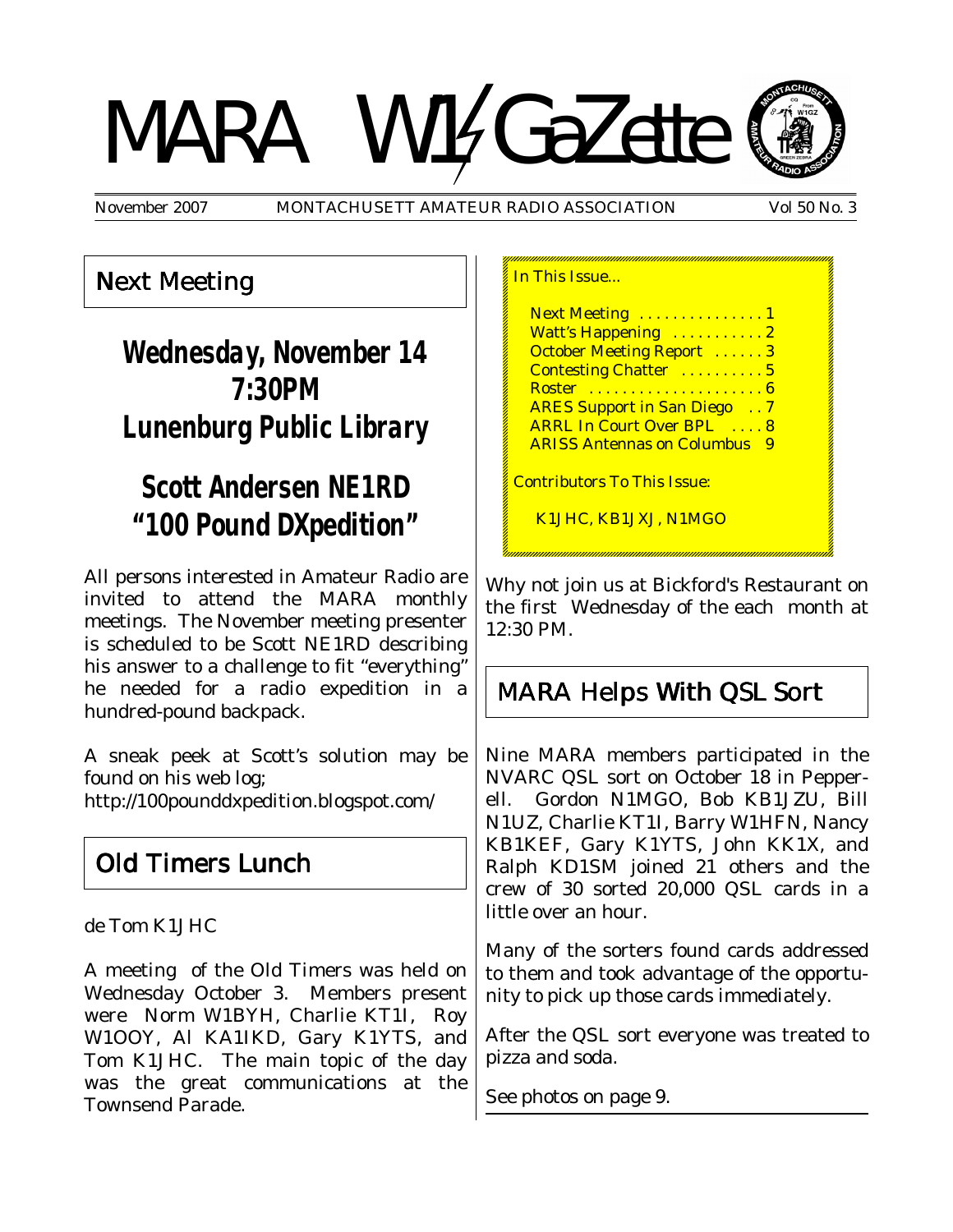# Watt's Happening

## **Sundays, 0800 local 5330.5** (ch 1) USB

Western Mass Emergency 60M Net Alternate frequencies are 5346.5 (ch 2), 5366.5 (ch 3), 5371.5 (ch 4), and 5403.5 (ch 5).

## **Sundays, 0830 local 3937**

Western Mass Emergency Net. Alternate frequency is 3942 in case of QRN, QRM, or frequency in-use. Also a good idea to scan up and down 10kHz if you cannot find the net.

**Sundays, 0900 local 145.45-** Montachusett Emergency Net

**Mondays, 2000 local 147.525 simplex** Worcester Emergency Simplex Net

**Tuesdays, 1930 local 145.37-** Templeton Emergency Net

**Wednesdays, 2100 local 28.341** Harvard Repeater Club 10 meter sideband net "Activity Night"

**Nightly, 2100 local 146.97-** Central Mass Traffic Net

**First Monday, 1900 local 3943, 7245** RACES Net

**First Wednesday, 2000 local 3915** K1ARC Red Cross Net http://www.qsl.net/k1arc/

**Saturday, 3 Nov; Londonderry** IRS Flea Market

**Saturday, 16 February 2008, Marlboro** AARC Hamfest

**Sunday, 17 February 2008, Westboro** Antique Radio fest

**Sunday, 6 April 2008, Framingham** FARA Hamfest

# VE Team Report

No candidates registered in advance for the October session, so the exam session was canceled.

The next session is scheduled for November 28. Pre-registration is essential.

The MARA/HRC VE Team holds exam sessions on the fourth Wednesday of the month. Those wishing to take exams are asked to pre-register with Paul KD1YH at 978-597-6535**.**

**If we have no pre-reg-istered candidates by the weekend prior to the scheduled session we will cancel the session.**

> A pat on the back is only a few inches from a kick in the butt.



Tell them you saw it in the W1/GaZette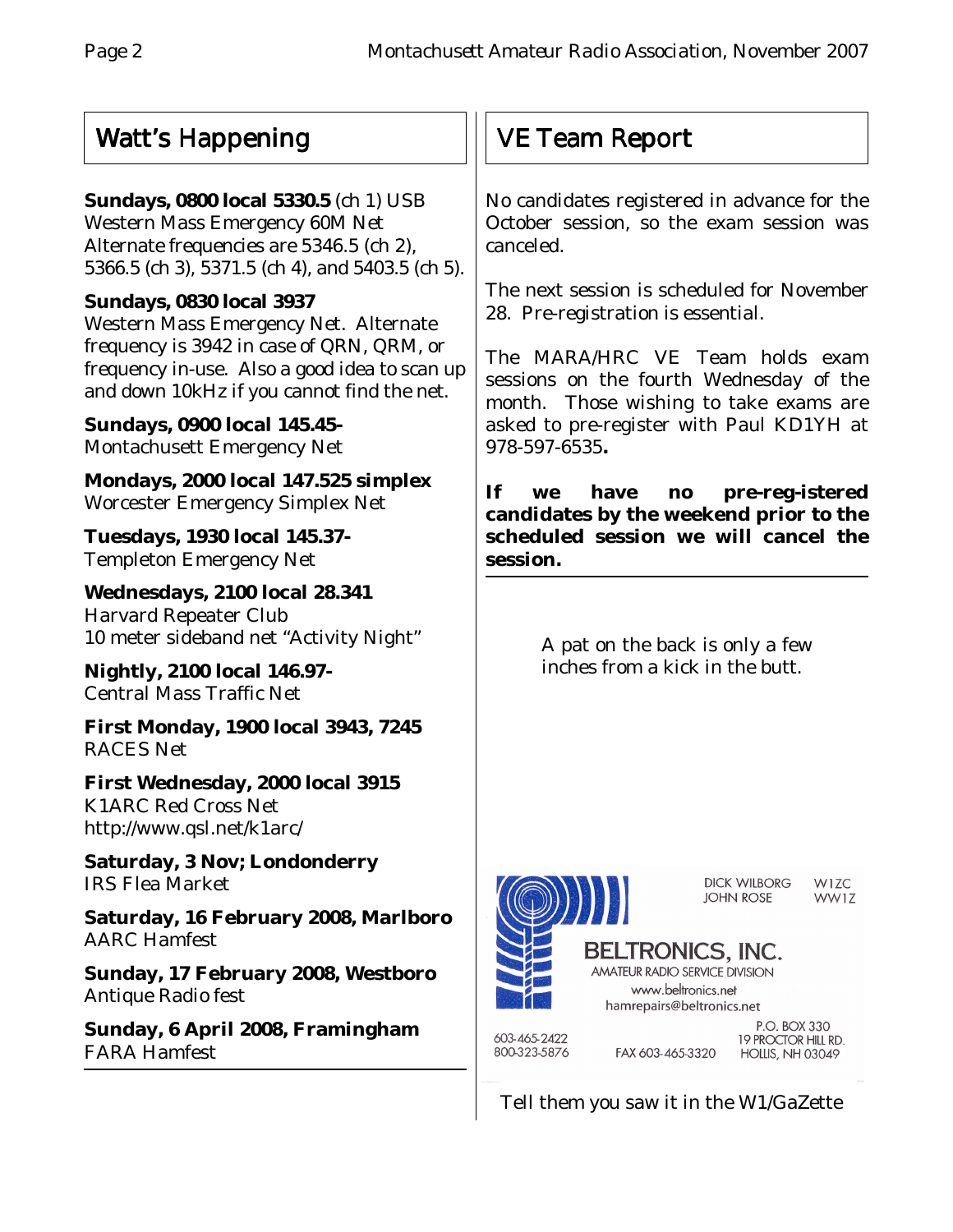# The MARA W1/GaZette

is published by the Montachusett Amateur Radio Association just prior to the monthly meeting. The newsletter is distributed free to members and friends of Amateur Radio.

Contents copyright © 2007, MARA. Permission to use in other Amateur Radio publications with credit to MARA is hereby granted.

The deadline for materials to appear in the W1/GaZette is noon on the Sunday before the first Wednesday of the month.

#### **NEWSLETTER STAFF:**

| <b>Editors:</b> | <b>Ralph Swick KD1SM</b>    |
|-----------------|-----------------------------|
|                 | 978-582-7351 kd1sm@arrl.net |
| Webmaster:      | <b>Paul Upham KD1YH</b>     |

#### **MEMBERSHIP INFORMATION:**

|                     | Club Secretary: Pauline Carulli KB1JXJ |      |
|---------------------|----------------------------------------|------|
| <b>Annual Dues:</b> | <b>Regular</b>                         | \$25 |
|                     | Family                                 | \$30 |
|                     | <b>Fixed income</b>                    | \$15 |
| <b>Meetings:</b>    | 2nd Wednesday, 7:30pm                  |      |
|                     | <b>September to June</b>               |      |

Mailing address: MARA PO Box 95 Leominster, MA 01453 Web site: http://www.w1gz.org/

#### **OFFICERS:**

| <b>Bill Leger, N1UZ</b>                                                                 | <b>President</b>      |
|-----------------------------------------------------------------------------------------|-----------------------|
| Ray Lajoie, KB1LRL<br>rplajoie@comcast.net                                              | <b>Vice President</b> |
| <b>Pauline Carulli, KB1JXJ</b><br>kb1jxj@arrl.net                                       | <b>Secretary</b>      |
| <b>Gordon LaPoint, N1MGO</b><br>n1mgo@arrl.net                                          | <b>Treasurer</b>      |
| <b>Charlie Cayen, KT1I</b><br>kt1j@arrl.net                                             | <b>Trustee</b>        |
| <b>MARA owns and operates the W1GZ repeater on</b><br>145.45 (CTCSS 74.4) in Fitchburg. |                       |

## October Meeting Report

de Pauline KB1JXJ

10 October 2007

Lunenburg Public Library Wallace Room, Lunenburg MA.

Present: 20 Bill N1UZ, Gordon N1MGO, Pauline KB1JXJ, Charlie KT1I, Ray KB1LRL, Tom AB1GF, Gary K1YTS, Norm W1BYH, John KK1X, Barry W1HFN, Nancy KB1KEF, Bob KB1JZU, David KB1OPS, Tom K1JHC, Al KA1AKD, Skip K1NKR (presenter), Bill AA1BL, Bette (guest), Walter K1CMF, Ralph KD1SM

07:28 - General Meeting called to order and Introductions

07:31--- Reports:

1) secretary's report

Moved and accepted as written in news letter

2) Gordon - N1MGO Treasurer's Report September 2007

Starting balance \$687.15

Income:

\$165.00 Dues

\$23.00 Raffle proceeds

Expenses:

\$50.00 deposit for Holiday Luncheon

Ending Balance \$825.15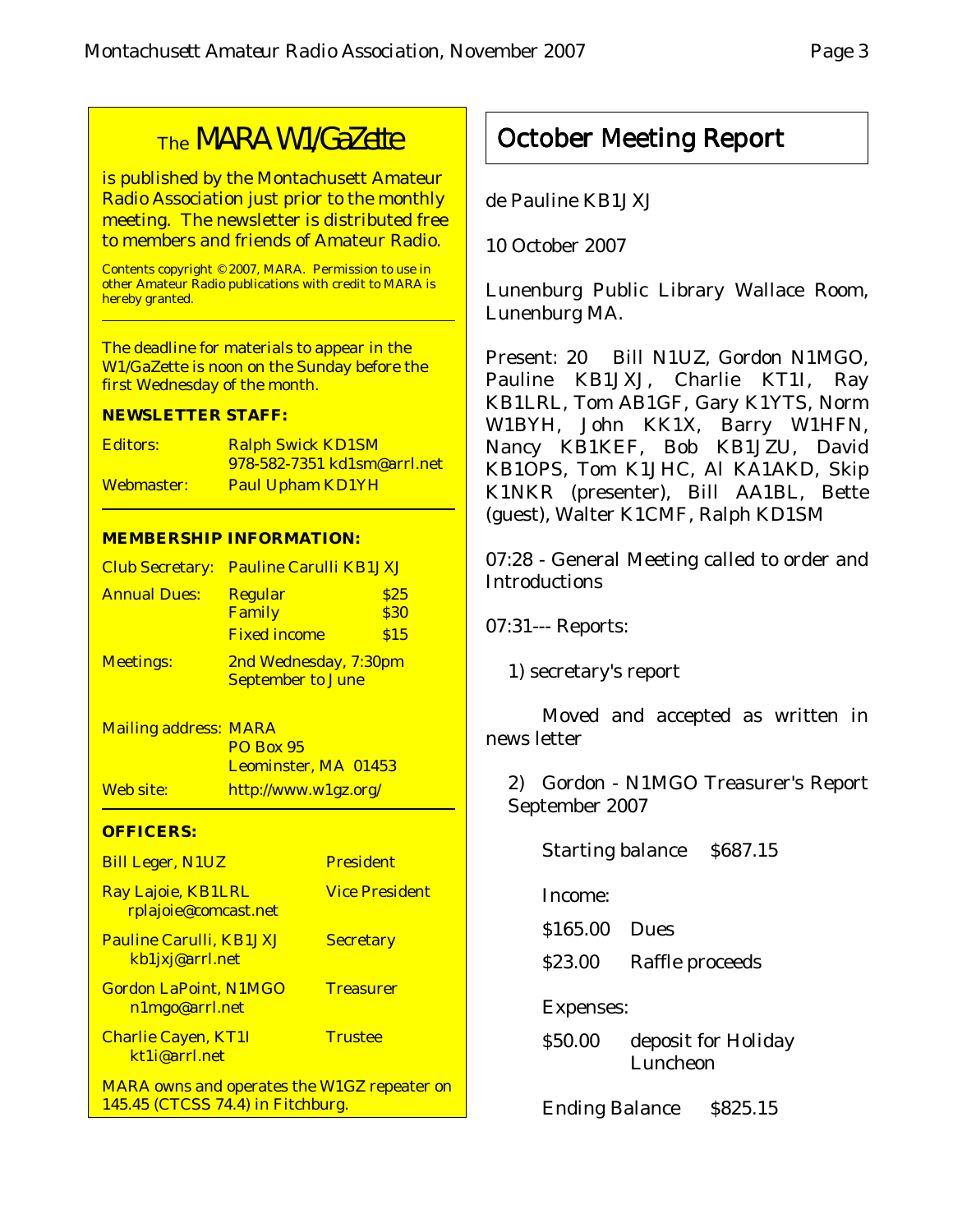07:32-- Motion to accept financial report

Motion passed

3) VP Report KB1LRL

4) Ready for Deerfield get items to him before late pm Thursday

4. Tom JA Fair Good workers Some rain and wind Not as good of a spot to attract passers by

5. Field Day 2008 Academy Hill Westminster

6. reminder QSL Sort Oct.18th Pepperell Pizza Party

- 7. Speakers
- 8. Nov Scott Anderson

Dec. Holiday Luncheon Jan 2008 Ann Santos

9. Sunday Royalston Triathlon Call Paul W1SEX if you can help

10. Gary All went well in Townsend Thank you to all who participated

11. Norm try to have a Q&A for new **HAMS** 

7:43 10 minute break

Raffle winner AB1GF-Tom Repeater Guide 2008

7:55 Presentation Skip - K1NKR Radio Mobile System -- A propagation and Mapping Program

Digital Terrain Data

8:40 Adjourn

Respectfully Submitted Pauline R. Carulli, KB1JXJ **Secretary** 



above: Tom AB1GF displays his pleasure at winning the \$1 raffle.

below: Skip K1NKR (center, standing) presents Radio Mobile to the Club in the Lunenburg Library Wallace Room.

#### KD1SM photos

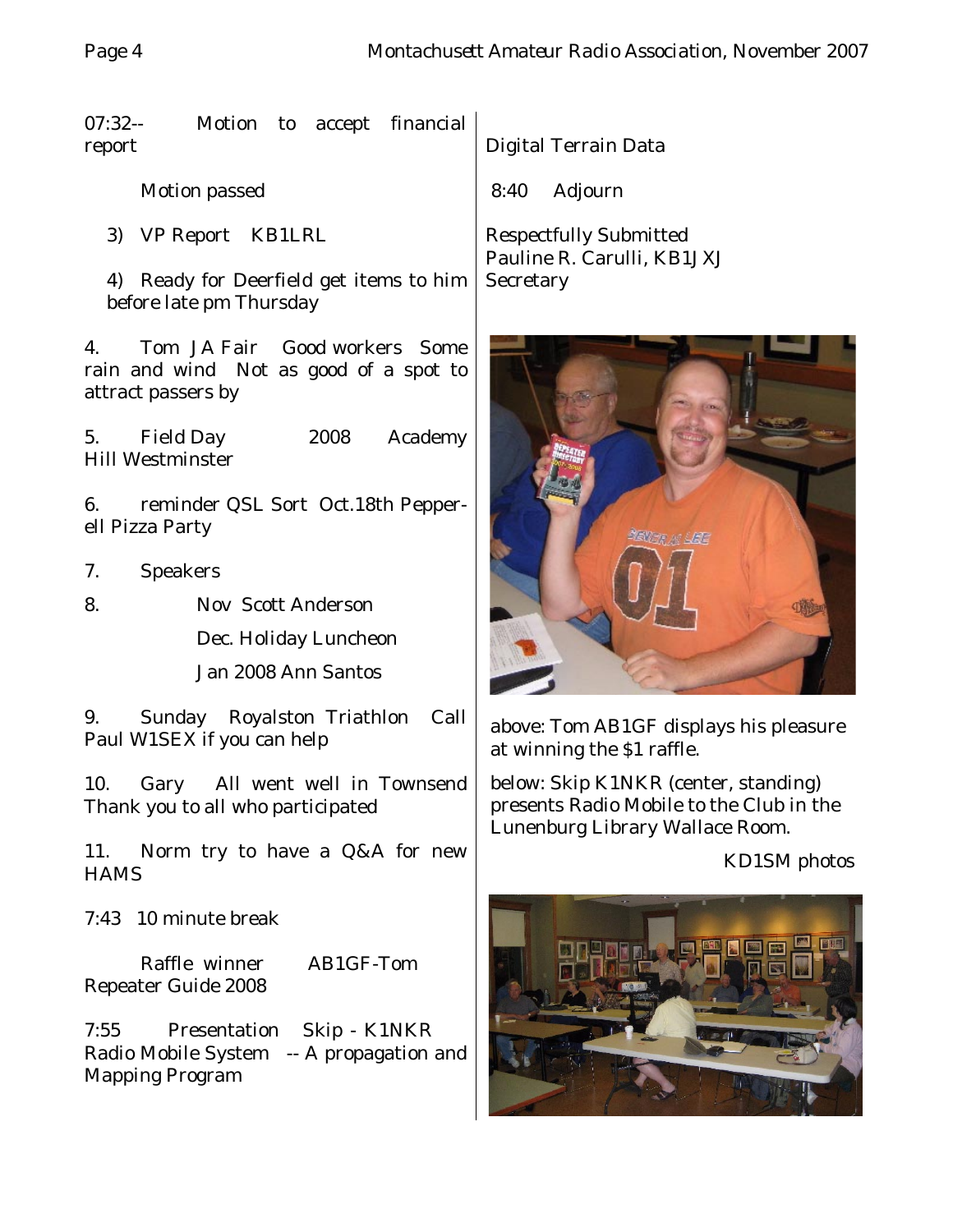# Contesting Chatter

de Gordon N1MGO



November 2007

Contests coming up in November

3-4 Sat 2100 - Mon 0300 ARRL Sweepstakes - CW

10-11 Sat 0000 - Sun 2359 Worked All Europe DX-Contest - RTTY

17-19 Sat 2100 - Mon 0300 ARRL Sweepstakes - SSB

24-25 Sat 0000 - Sun 2400 CQ WW DX Contest - CW

30-2 Dec Fri 2200 - 1600 Sun ARRL 160 Meter Contest

Contests coming up in December

30 - 2 Fri 2200 - Sun 1600 ARRL 160 Meter Contest - CW

1 Sat 0000 - 2400 TARA RTTY Mêlée - RTTY

8- 9 Sat 0000 - Sun 2359 ARRL 10 meter Contest - CW/Phone

15 Sat 0000 - 2400 OK DX RTTY Contest - RTTY

15-31 Sat 0001 - Mon 2359 Lighthouse Christmas Lights QSO Party - All 29 Sat 0000 - 2359 RAC Canada Winter Contest - CW/Phone

29-30 Sat 1500 - Sun 1500 Original QRP Contest - CW

29-30 Sat 1500 - Sun 1500 Stew Perry Topband Distance Challenge - CW

The above contests are some of the big ones of the fall and winter contest season.

There are many other contests also going on during November and December.

For more contests and information, with links to the rules see: http://www.sk3bg.se/contest/ or http://www.hornucopia.com/contestcal/conte stcal.html

I'm writing this while doing the CQ WW Phone contest. The bands are fair to good, with the A index = 13,  $SF=67$  and  $K=2$ . What this means is that the low bands are good, and the bands above 15 Meters are dead. The bands are much better than they were even a month ago! 15 Meters is open, with some reports of 10 Meters being open. For a look at how the solar cycle is doing see: Http://www.dxlc.com/solar/ This site has a wealth of info available on the solar cycles and sunspots.

The phone contest going on while I write this brings up an idea for the article, Proper Operation! How wide is your outgoing signal? Is it wider that it should be? Is it clean? Are you overdriving your finals and/or amplifier? What about proper on air operation? Are you a "considerate operator"?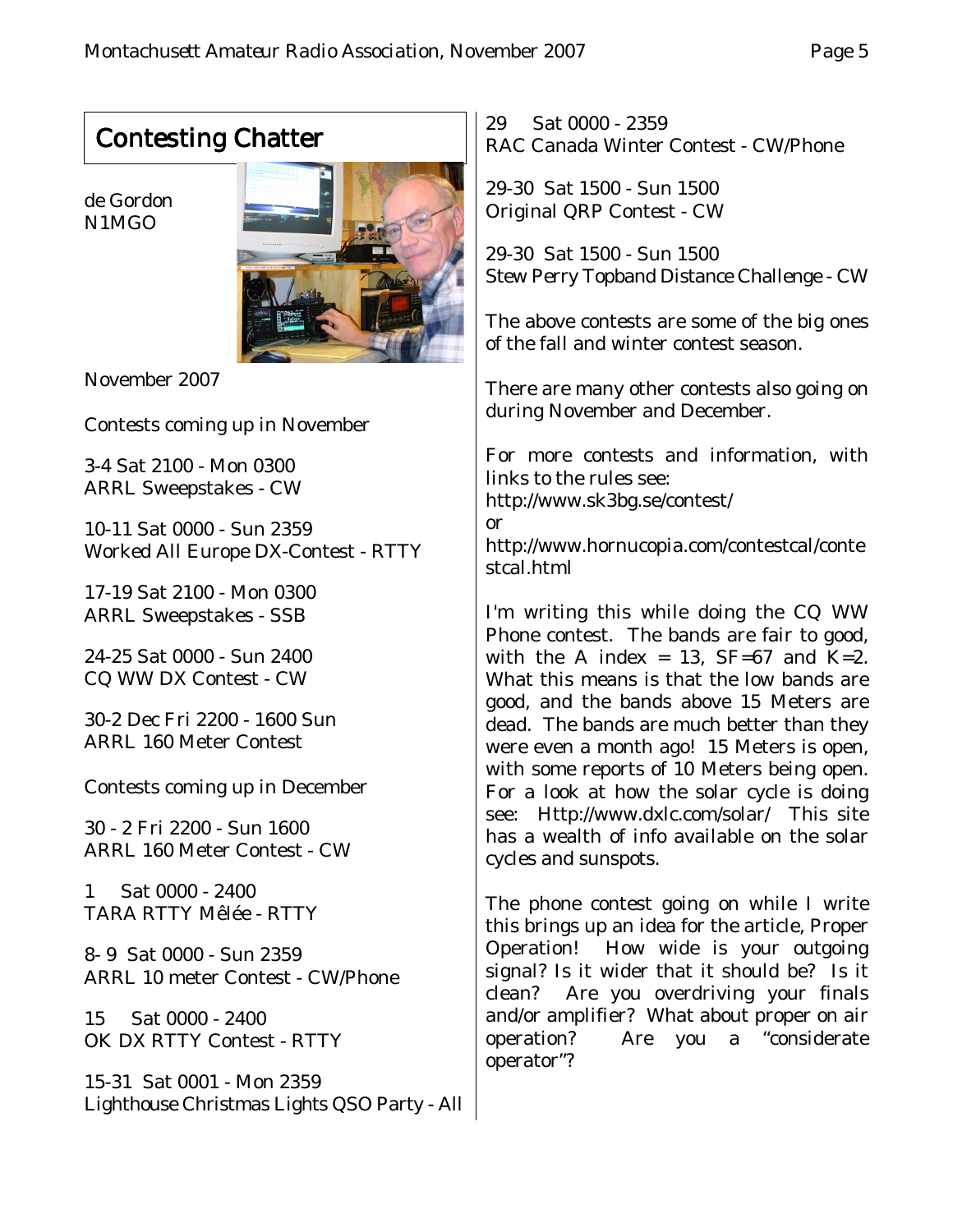#### See:

http://www.arrl.org/FandES/field/regulation s/conop.html for a guide on frequency of operation. Do you ask "Is this frequency in use?" before you start calling CQ? The CW and RTTY versions of "Is this frequency in use?" are QRL? QRL? Then LISTEN then take a second to LISTEN again for an answer to the QRL? Remember, the art of being a good Amateur radio operator is being courteous, friendly and above all LISTENING before you transmit.

If you have any questions about your signal quality on the air, check it! If you don't know how, or don't have an o'scope, ask for help! There are many club members that can help you check your signal quality, from as simple as just listening to your signal, to as complex as bringing test equipment to your shack.

Now on to DX'ing. There are some very interesting DX operations going on during the next couple of months. There will be operations from Guyana, 8R1PY, a very rare country. Some of the other rare ones are: Qatar, Tonga, Brunei, Malaysia, and Mozambique to name a few. See: http://www.ng3k.com/misc/adxo.html for more DX information.

I will be doing various contests through out the year, if you are interested in watching or participating in any contest let me know. Many of the contests have a multi-operator category that I will switch to if I have any other operators. I can use WriteLog or N1MM contest software, if you have a preference.

If you need help with log submission, or setup for a contest, I will try to help. Call me on the club repeater, or e-mail me, or stop by.

Gordon - N1MGO

## Roster

Current Members ('07-'08 dues paid):

| NZ <sub>1</sub> D | <b>William Wornham</b>   |
|-------------------|--------------------------|
| WB1HIB            | <b>Jerry Breault</b>     |
| KB1LJJ            | <b>Edward Hendershaw</b> |
| W1LXE             | Norm Lyons               |
| N1GKX             | <b>Steve Ruggles</b>     |
| <b>KB1OPS</b>     | <b>David Simonds</b>     |
| KA1QYQ            | <b>Ernest Lazette</b>    |
| <b>KB1FTN</b>     | <b>Jeffrey Newbro</b>    |
| KB1OZQ            | <b>Suzanne Williams</b>  |
| KD1SM             | <b>Ralph Swick</b>       |
| N1QIT             | <b>Jeanine Swick</b>     |
| N1GNI             | Ken Bujold               |
| K1JFK             | John Keena, Jr.          |
| N1MGO             | <b>Gordon LaPoint</b>    |
| KB1JXJ            | <b>Pauline Carulli</b>   |
| KB1LRL            | Ray Lajoie               |
| AA1BL             | <b>Gordon Gormley</b>    |
| W1BYH             | <b>Norm Rivers</b>       |
| N1UZ              | <b>Bill Leger</b>        |
| AB1GF             | <b>Tom Antil</b>         |
| <b>KA1VV</b>      | <b>Doug Sargent</b>      |
| K1BBV             | <b>Jerry Aubuchon</b>    |
| <b>KC0HMJ</b>     | <b>William Lyons</b>     |
| K1YTS             | <b>Gary Busler</b>       |
| <b>KB1KEF</b>     | <b>Nancy Richards</b>    |
| <b>W1HFN</b>      | <b>Barry Fox</b>         |
| KK1X              | <b>John Griswold</b>     |
| W1DF              | <b>Jim Kane</b>          |
| <b>K1VHS</b>      | Samantha Kane            |

Not in this list? See Gordon N1MGO, MARA Treasurer.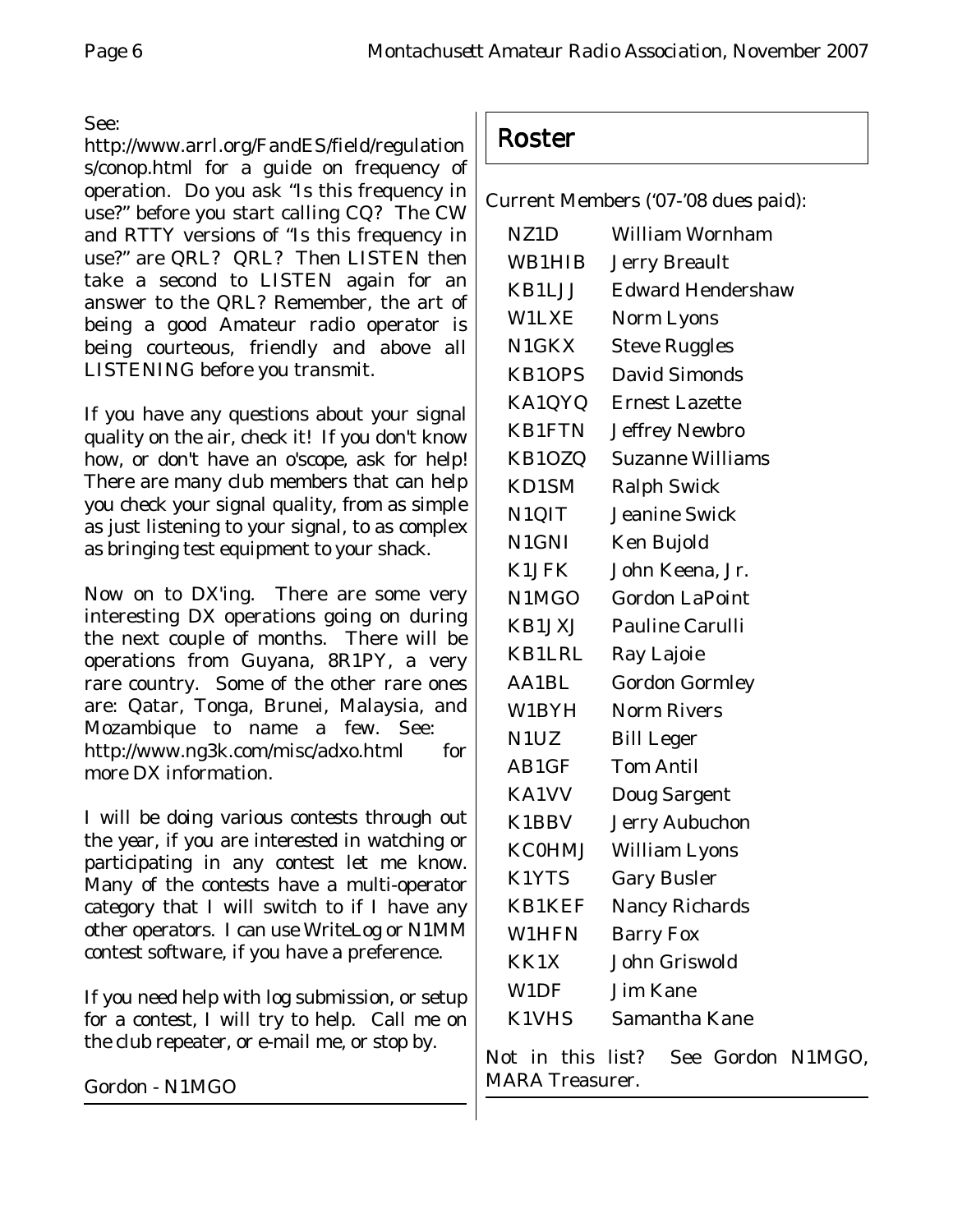## San Diego Area Hams Activated as Wildfires Ravage Southern California

As fires raged through parts of the San Diego area and other areas in Southern California, ham radio operators did their part to ensure the safety of residents either affected or threatened by the fires. ARES groups in San Diego were activated on Monday, October 22 and continued to assist their served agencies until early Wednesday morning. Sixty hams were called to service by the County of San Diego's Emergency Medical Service.

According to ARRL San Diego Section Emergency Coordinator James J. Cammarano II, KG6R, hams assisted at the San Diego Medical Operations Center, six trauma centers and 16 community hospitals. Hams served as a resource, Cammarano said, "to be used in case primary circuits to hospital communications were lost due to either overload or power interruptions." In addition to these 60 amateurs, another dozen or so hams were activated by the Red Cross.

ARRL Emergency Preparedness and Response Manager Dennis Dura, K2DCD, learned that San Diego ARES volunteers were activated and now they are in standby mode. "They are ready to go at a moment's notice, but there are currently no plans for re-activation," he said. As in any emergency situation, information can quickly change and the ARRL will continue to monitor the situation and inform members if the situation changes.

Orange County update: Acting Section Emergency Coordinator Cathy Gardenias, K6VC, provided this update on the situation

in the ARRL Orange Section as of October 25: "Amateur Radio operators have been utilized. The San Bernardino County Fire EOC has been using ECS and ARES members in the EOC to monitor communications and other jobs needed. At the command post at the Rim of The World High School near Lake Arrowhead, ECS and ARES members who have been fully trained in all ICS and S190 (bush training) are handling communications and other needs. This is according to Jeff W6JJR DEC for ARES San Bernardino County and a Public Information Officer (Miles) from the EOC in San Bernardino. The EOC is at Level III at this time.

"SATERN [Salvation Army Team Emergency Radio Network] Amateur Radio operators at all the shelters have been volunteering their time as non communicators, but as helpers for those who are in need."

from *The ARRL Letter* Vol. 26, No. 43 October 26, 2007

## ARRL Faces FCC in Federal Court Over BPL Issues

On Tuesday, October 23, the ARRL faced the Federal Communications Commission in the US Court of Appeals over the continuing debate concerning harmful interference to licensed radio services from unlicensed Broadband over Powerline (BPL) systems. BPL is the delivery of broadband Internet communications using unshielded electrical wiring to conduct high-speed digital signals to homes and businesses. BPL systems are designed to conduct RF energy through unshielded, medium voltage power lines, using some or all of the HF spectrum between 1.7-80 MHz. At those frequencies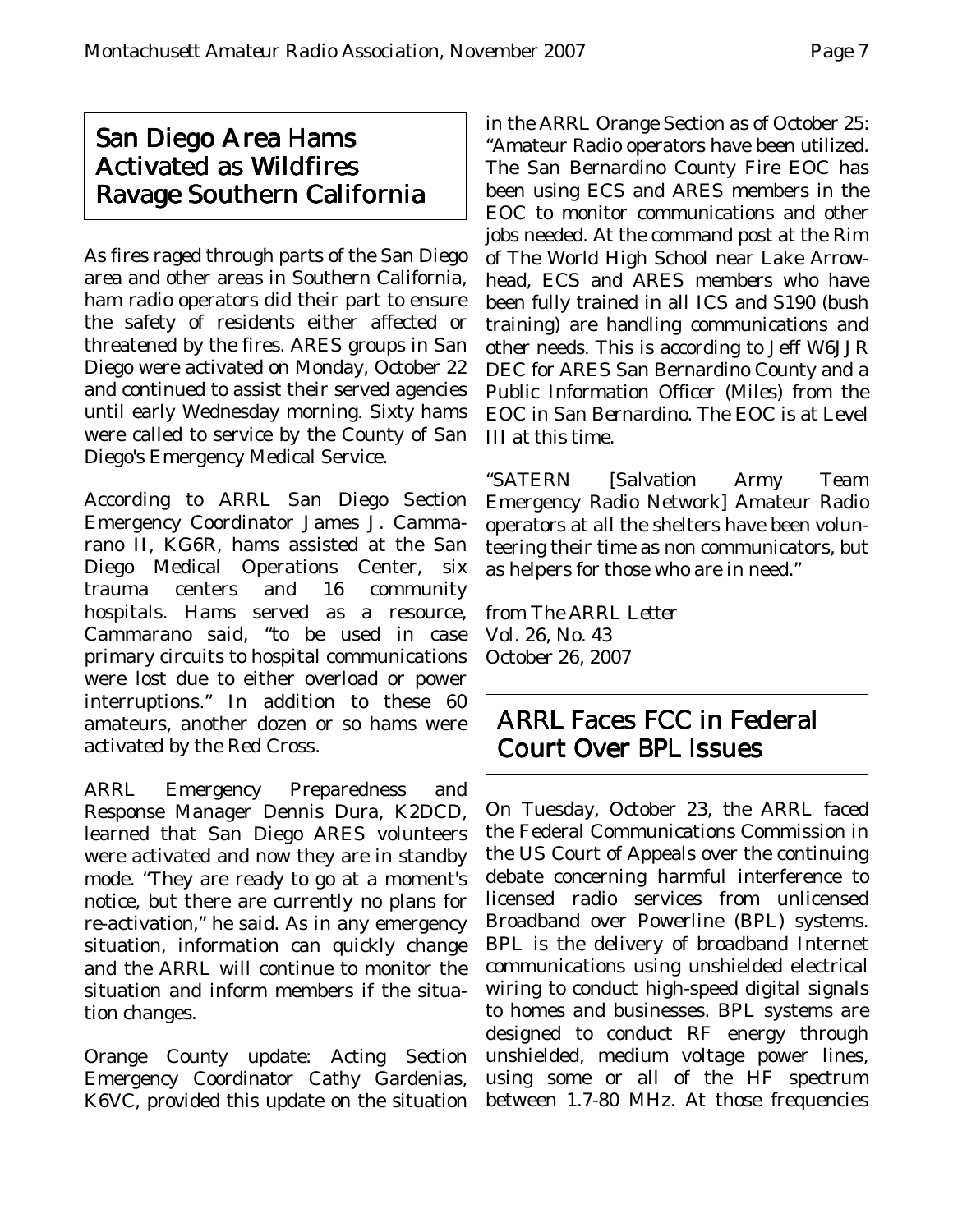on unshielded overhead power lines, the electrical wiring not only conducts the signals, it radiates them very efficiently for very substantial distances from the power lines.

In October 2006, the League petitioned the United States Court of Appeals for the DC Circuit to review the FCC's October 2004 Report and Order (R&O) in ET Docket 04-37 and 2006 Memorandum Opinion and Order which generally denied all of the 17 petitions for reconsideration. In its brief initially filed May 17, the ARRL contends, among other things, that the FCC's adoption of rules to govern unlicensed BPL systems fundamentally alter the longstanding rights of radio licensees, including Amateur Radio operators. Specifically, the FCC order, while adopting rules that it claimed would minimize instances of harmful interference to licensed services, eliminated a fundamental requirement for unlicensed devices, and held for the first time that BPL systems need not shut down in the case of unresolved instances of harmful interference to "mobile" stations.

The ARRL argues that the FCC's BPL rules violate Section 301 of the Communications Act, which requires that operators of devices that emit radio frequency energy which have a substantial interference potential cannot operate without an FCC license. "For years, the FCC has consistently read Section 301 to apply to unintentional radiators, such as BPL devices, and has expressly embodied that interpretation in its rules," the League's brief recounts. The brief notes that extensive studies done by the National Telecommunications and Information Administration conclude persuasively that interference from BPL to mobile stations can be expected at distances up to almost a football field, and to fixed stations at distances up to five football fields.

The Commission then compounded its error by asserting that BPL devices do not fall within Section 301 at all, the League said. "This hail-Mary attempt at justification is another unexplained departure from prior policy that independently requires invalidation of the orders," the ARRL remarked in its brief.

The ARRL contends that the FCC orders under review "jeopardize the license rights of ARRL's members and other license holders by authorizing providers of a new device -- Access Broadband over Power Lines, or 'BPL' -- to send radio signals across the electric grid in the frequencies the license holders occupy, but without having to obtain an FCC license."

Each side had 20 minutes to present their case, with the League going first. Attorney Jonathan Frankel, of the WilmerHale Law Firm, argued the case for ARRL before the three judge panel.

For the first time in decades, the FCC decided against requiring that operations found to cause "harmful interference" be shut down immediately -- a stance that ignores the "right of the license holder to be free from interference," Frankel said in court. The FCC has also withheld portions of studies that would "potentially" show BPL does cause harmful interference to other devices -- and ignored reports of tests the ARRL argues offer "substantial" evidence of interference problems, he continued. "We're talking about devices that radiate for football fields in length and all along power lines," Frankel said of the BPL gadgets. "When you drive down the street, [an Amateur Radio operator's] service is interrupted constantly."

from *The ARRL Letter* Vol. 26, No. 43 October 26, 2007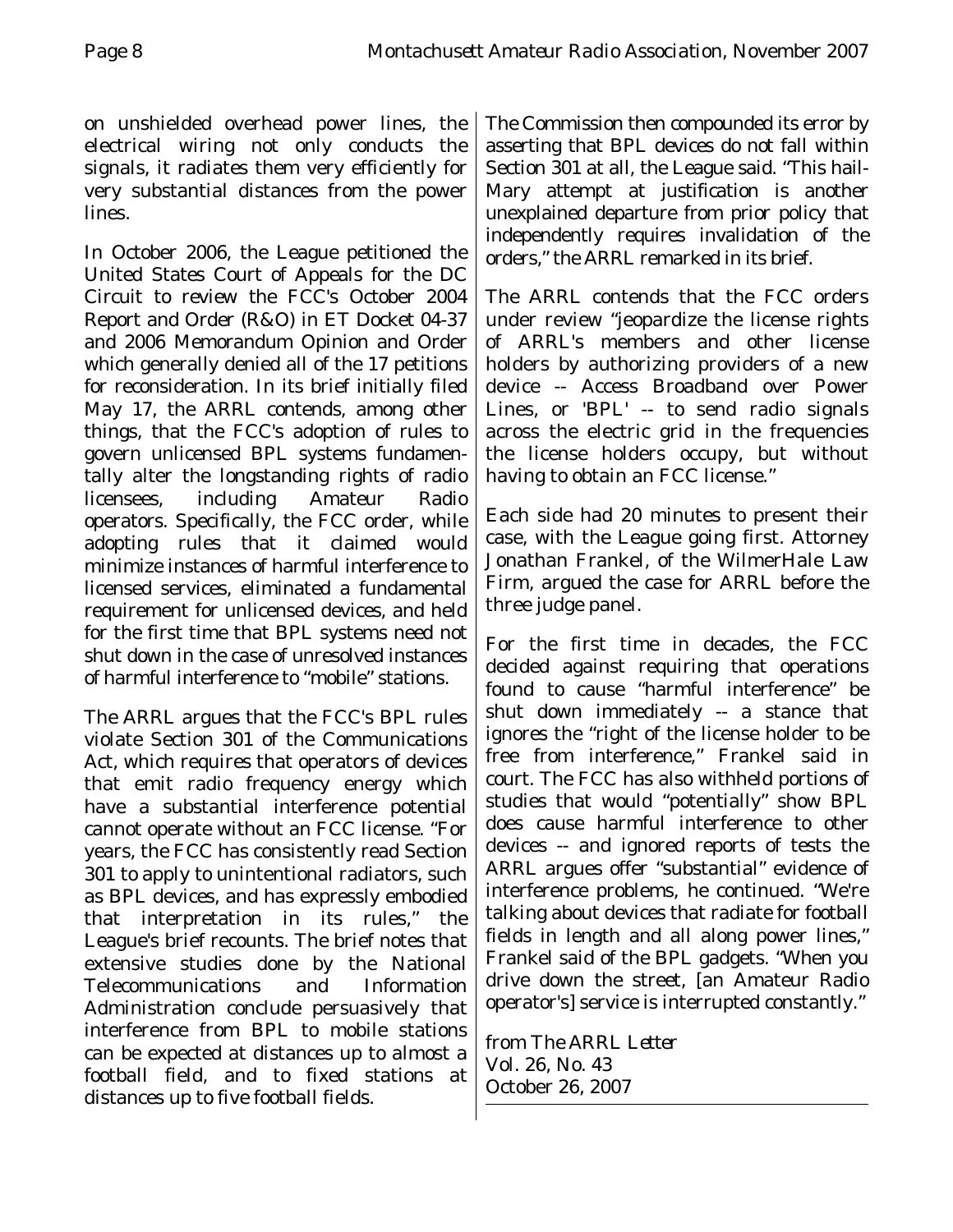## New ARISS Antennas Installed On Columbus

Two Amateur Radio on the International Space Station (ARISS) antennas have been installed on the nadir side of the new International Space Station's Columbus module, set to launch later this year. Columbus will house an additional Amateur Radio station, including the first digital Amateur Radio TV (DATV) station in space, as well as a ham radio transponder. The yet-to-be-built Columbus amateur gear will facilitate operation on new frequencies that will make it possible for ARISS to establish wideband and video operations for the first time and allow continuous transponder operation. Video from the installation and inspection is available at the Columbus Web site

<http://www.ariss-eu.org/columbus.htm>.

At the ARISS International conference last year in San Francisco, Graham Shirville, G3VZV, speaking on behalf of ARISS-Europe, outlined plans for a mode L/S ham radio transponder as well as a DATV downlink on S1 band (2.4 GHz). "So, future ARISS contacts could have pictures as well as sound," Shirville told the delegates. ARISS-Europe is looking at a 10 W transmitter and a signal bandwidth of from 4 to 8 MHz. Since the Columbus module will be some distance from the other two ARISS stations, parallel operation will be possible.

Funding to finish and install ham radio antennas on the European Space Agency (ESA)-built laboratory module has been uncertain, however. Donations already have come in from the ARRL Foundation,

AMSAT-NA and AMSAT-UK, among other organizations, as well as from many individual donors. According to Bertels, there is still a funding shortfall of 15,000 Euros (approximately \$21,000 USD). To help out, PayPal donations are being accepted (access the PayPal site via the Columbus Web page).

from *The ARRL Letter* Vol. 26, No. 43 October 26, 2007



above: Bob KB1JZU sorts QSL cards into 26 bins while John KK1X collects sorted piles.

below: 6 sorting boxes were used, as well as a row of tables in the center of the room to stack cards. Charlie KT1I and Barry W1HFN are left of center in this photo.

Pepperell, 18 Oct KD1SM photos